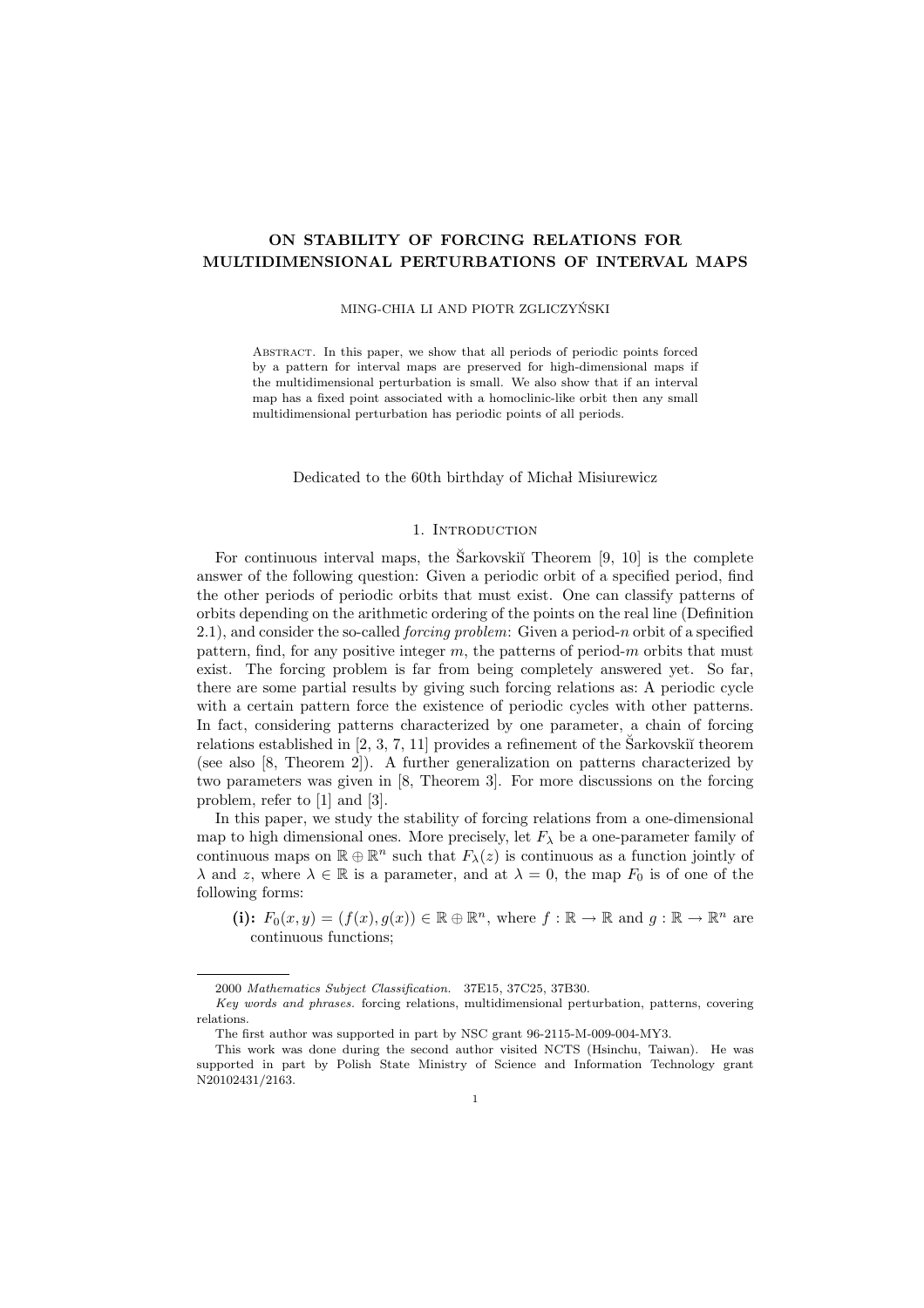(ii):  $F_0(x, y) = (f(x), g(x, y)) \in \mathbb{R} \oplus \mathbb{R}^n$ , where  $f : \mathbb{R} \to \mathbb{R}$  is continuous and  $g : \mathbb{R} \oplus \mathbb{R}^n \to \mathbb{R}^n$  is continuous and  $g(\mathbb{R} \oplus S) \subset int(S)$  for some compact set  $S \subset \mathbb{R}^n$  homeomorphic to the closed unit ball in  $\mathbb{R}^n$ .

A natural question is which periods (or patterns) of periodic points for the map  $F_{\lambda}$ can have, when f has a certain period (or pattern) of a periodic point and  $|\lambda|$  is small.

For the case when g is the zero function, it was shown in [13] that if f has a periodic point of period k, then for all sufficiently small  $|\lambda|$ , the map  $F_{\lambda}$  has a periodic point of period less than  $k$  in the Sarkovski<sup> $\tilde{u}$ </sup> ordering.

In the present paper, we remove the constraint  $q = 0$  and consider perturbations of a larger class of maps, including the Hénon map  $F_b(x, y) = (a - x^2 + by, x)$ . We show which periods of periodic points for  $F_{\lambda}$  are forced by a given pattern for f. More precisely, first we show that if  $f$  has a periodic point of any given pattern A, then for all sufficiently small  $|\lambda|$ , the map  $F_{\lambda}$  has periodic points of periods of patterns forced by  $A$  (Theorem 2.2). Second, we show that if there are two points  $\alpha$  and  $\beta$  such that either  $f(\alpha) \leq \alpha < \beta < f(\beta) < f^2(\beta)$  and  $f^3(\beta) \leq \alpha$ , or all inequalities reversed, then for all sufficiently small  $|\lambda|$ , the map  $F_{\lambda}$  has periodic points of all periods (Theorem 2.3 ). In particular, one can consider the case when the map f has a fixed point associated with a homoclinic-like point (Example 6.1 ). Theorem 2.2 extends the result in  $[13]$  because of the Sarkovski<sup> $\check{a}$ </sup> theorem. In the sense of multidimensional perturbations, Theorem 2.3 extends the results in [2, 7, 8] which concern a fixed point with homoclinic orbits of certain patterns, by considering the particular case when  $\lambda = 0$  and g is the zero function. The covering relations approach is the main tool for the proof of our results.

The paper is organized as follows. In next section, we state precisely the main results (Theorems 2.2 and 2.3) along with the definition of patterns. In Section 3, we state the Sarkovski<sup>i</sup> theorem and a stability result for multidimensional perturbations. In Section 4, we recall the notion of covering relation and some related results. In Sections 5 and 6, we give the proof of Theorems 2.2 and 2.3 along with an example, respectively.

#### 2. Definitions and Statement of Theorems

First of all, we set up some notations. For convenience, we will write  $V = \mathbb{R} \oplus \mathbb{R}^n$ and represent elements  $v \in V$  as pairs  $v = (x, w)$ , where  $x \in \mathbb{R}$  and  $w \in \mathbb{R}^n$ . In the sequel, for a map  $F : \mathbb{R} \times V \to V$ , we will use the notation  $F_{\lambda}$  for the partial map with fixed  $\lambda \in \mathbb{R}$ , so  $F_{\lambda}(v) := F(\lambda, v)$  for  $v \in V$ . For a subset S of a metric space, let  $\overline{S}$ ,  $int(S)$  and  $\partial S$  denote the closure, interior and boundary of S, respectively. Let us fix any norm  $\|\cdot\|$  on  $\mathbb{R}^n$ . For  $r > 0$ , we denote by  $B_n(r)$  the open ball of radius r centered at the origin in  $\mathbb{R}^n$ , i.e.  $B_n(r) = \{w \in \mathbb{R}^n : ||w|| < r\}$ , and by  $\mathcal{C}(r)$ the family of cylinders of the form  $[a, b] \times \overline{B_n(r)}$ . When  $n = 0$  the above notations for V and  $C(r)$  does not make sense and we set in this case  $V = R$  and  $C(r)$  to be the set of all closed proper intervals, independent of the value of  $r$ .

Next, we define forcing relations and some basic terminologies (refer to [1]).

**Definition 2.1.** We say that  $(P, \varphi)$  is a cycle if  $P \subset \mathbb{R}$  is a finite nonempty set and  $\varphi$  is a cyclic permutation of P. The number of elements of P will be denoted by |P| and will be called the *period* of  $(P, \varphi)$ . We also denote by  $\langle P \rangle$  the smallest closed interval in  $\mathbb R$  containing  $P$ . An interval is said to be *proper* if it contains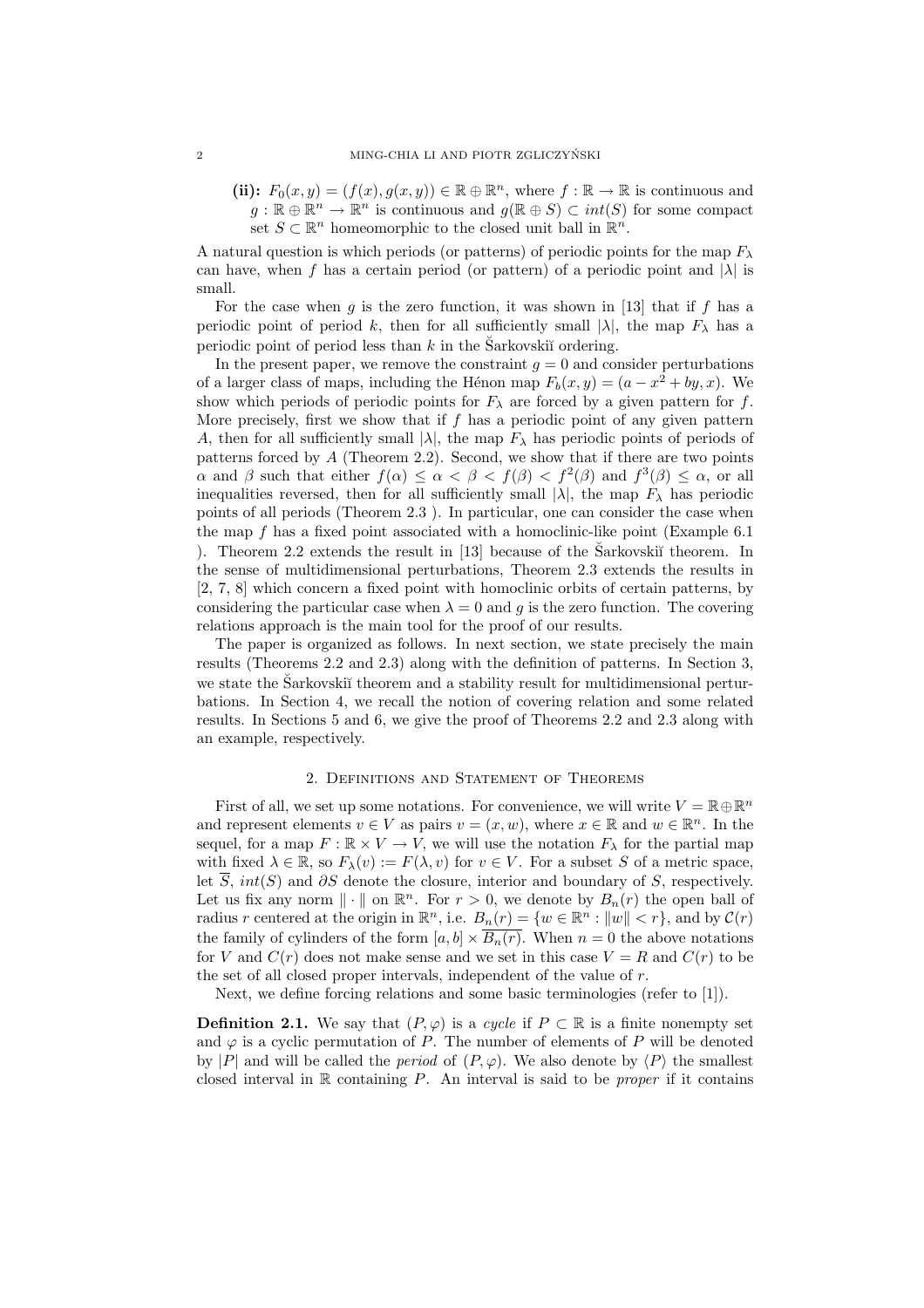more than one point. If f is a continuous map on  $\mathbb R$  and  $(P, \varphi)$  is a cycle, we say that f has a cycle P is  $\varphi = f|_P$ , the restriction of f to P.

Let  $\mathfrak P$  be the set of all cycles in  $\mathbb R.$  We define two equivalence relations in  $\mathfrak P$  as follows. Let  $(P, \varphi)$ ,  $(Q, \psi) \in \mathfrak{P}$ . We say that  $(P, \varphi) \underset{pat}{\sim} (Q, \psi)$  if and only if there exists a homeomorphism  $h : \langle P \rangle \to \langle Q \rangle$  such that  $h(P) = Q$  and  $\psi \circ h|_P = h \circ \varphi|_Q$ . If additionally  $h$  can be chosen in such a way that it preserves orientation, then we write  $(P, \varphi) \sim_{\text{opt}} (Q, \psi)$ . The elements of the set of all equivalence classes of the relation  $\sim_{pat}$  (resp.  $\sim_{opt}$ ) in  $\mathfrak{P}$  will be called *patterns* (resp. *oriented patterns*).

If A is a pattern (resp. oriented pattern) and  $(P, \varphi) \in A$  we say that the cycle P has pattern A (resp. oriented pattern A) and the period of A is defined to be equal to |P| and will be denoted by |A|. An oriented pattern B is called a *component* of a pattern A if there exists a cycle which has both oriented pattern B and pattern A.

The forcing relations between patterns and oriented patterns are defined as follows. Let  $A$  and  $B$  be two patterns (resp. oriented patterns). We say that  $A$  forces B and write  $(A \longrightarrow_{pat} B)$  (resp. write  $A \longrightarrow_{opt} B$ ) if and only if every continuous map on  $\mathbb R$  which has a cycle with pattern  $A$  (resp. oriented pattern  $A$ ) has a cycle with pattern  $B$  (resp. oriented pattern  $B$ ).

For a pattern A, let  $Per(A) = \{ |B| : B \neq A \text{ is a pattern such that } A \underset{pat}{\Longrightarrow} B \}.$ 

Now, we state main results. The first one is that all periods of periodic points forced by a pattern for interval maps are preserved for high-dimensional maps if the multidimensional perturbation is small.

**Theorem 2.2.** Let  $F : \mathbb{R} \times V \to V$  be a continuous function such that for all  $(x, y) \in V$ , either (i)  $F_0(x, y) = (f(x), g(x))$ , where f is continuous on R and g is a continuous function from  $\mathbb R$  to  $\mathbb R^n$ , or (ii)  $F_0(x,y) = (f(x), g(x,y))$ , where f is continuous on R and g is continuous on  $\mathbb{R} \times S$  and  $g(\mathbb{R} \oplus S) \subset int(S)$ , for some compact set  $S \subset \mathbb{R}^n$  homeomorphic to the closed unit ball in  $\mathbb{R}^n$ . If f exhibits a pattern A, than there exists a positive constant  $\lambda_0$  such that if  $|\lambda| < \lambda_0$  then  $F_\lambda$  has periodic points of all periods in  $Per(A)$ .

The second result shows that any small multidimensional perturbation of an interval map with  $f(\alpha) \leq \alpha < \beta < f(\beta) < f^2(\beta)$  and  $f^3(\beta) \leq \alpha$  has periodic points of all periods.

**Theorem 2.3.** Let  $F : \mathbb{R} \times V \to V$  be a continuous function such that for all  $(x, y) \in V$ , either (i)  $F_0(x, y) = (f(x), g(x))$ , where f is continuous on R and g is a continuous function from  $\mathbb R$  to  $\mathbb R^n$ , or (ii)  $F_0(x,y) = (f(x), g(x,y))$ , where f is continuous on R and g is continuous on  $\mathbb{R} \times S$  and  $g(\mathbb{R} \oplus S) \subset int(S)$ , for some compact set  $S \subset \mathbb{R}^n$  homeomorphic to the closed unit ball in  $\mathbb{R}^n$ . If there are two points  $\alpha$  and  $\beta$  in  $\mathbb R$  such that either  $f(\alpha) \leq \alpha < \beta < f(\beta) < f^2(\beta)$  and  $f^3(\beta) \leq \alpha$ , or all inequalities reversed, then there exists a positive constant  $\lambda_0$  such that if  $|\lambda|$  <  $\lambda_0$  then  $F_\lambda$  has periodic points of all periods.

### 3. ŠARKOVSKII ORDER

The Sarkovski<sup> $\tilde{u}$ </sup> theorem [9, 10] shows the forcing relations on periods for interval maps.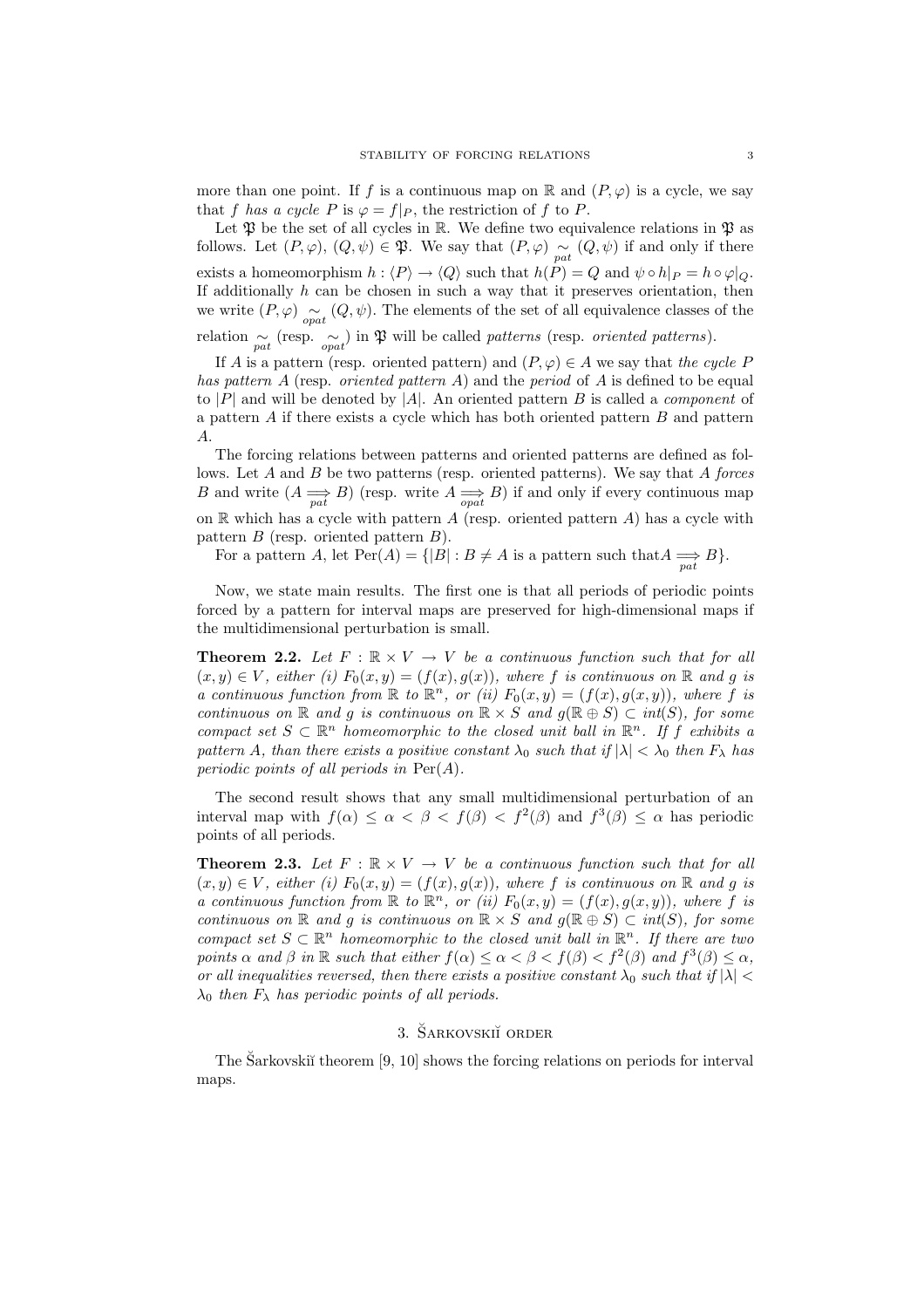**Theorem 3.1.** Let  $f: I \to \mathbb{R}$  be a continuous map. If  $n \triangleright k$  and f has a periodic point of period n then f also has a periodic point of period k, where  $\triangleright$  is called the Sarkovskiı̆ ordering *of positive integers defined as follows:* 

$$
3 \triangleright 5 \triangleright 7 \triangleright \cdots \triangleright 2 \cdot 3 \triangleright 2 \cdot 5 \triangleright 2 \cdot 7 \triangleright \cdots \triangleright 2^2 \cdot 3 \triangleright 2^2 \cdot 5 \triangleright 2^2 \cdot 7 \triangleright \cdots \triangleright 2^i \cdot 3 \triangleright 2^i \cdot 5 \triangleright 2^i \cdot 7 \triangleright \cdots \triangleright 2^j \triangleright 2^{j-1} \triangleright \cdots \triangleright 2^2 \triangleright 2 \triangleright 1.
$$

In [13] it was shown that the forcing relations on periods is stable with respect to multidimensional perturbations of 1-dim maps. The precise statement is

**Theorem 3.2.** Let  $f : \mathbb{R} \to \mathbb{R}$  be continuous and  $F : [0, 1] \times V \to V$  be continuous with  $F_0(x, w) = (f(x), 0)$ . If f has a periodic point of period k, then for any  $r > 0$ , there exists  $\lambda_0 > 0$  such that for all  $0 \leq \lambda \leq \lambda_0$  and  $m \neq k$  with  $k \geq m$ , the map  $F_{\lambda}$  has a periodic point of period m in the set  $\mathbb{R} \oplus B_n(r)$ .

The proof of the above theorem uses the notion of covering relation in multidimensional situation and the continuation of 1-dimensional orbits with non-zero fixed point index for multidimensional perturbations of 1-dimensional maps. This technique is recalled in Section 4.

### 4. Covering relations and continuation

In this section, we define the notion of covering relation and introduce some related results which will be used in the proof of the main results. In our presentation, we follow the one in [15], where the results from [13] have been restated in a more readable form.

For a cylinder  $N = [a, b] \times \overline{B_n(r)} \in \mathcal{C}(r)$ , we set

 $L(N) = \{a\} \times \overline{B_n(r)}$ , the left lid of N,  $R(N) = \{b\} \times \overline{B_n(r)}$ , the right lid of N,  $H(N) = [a, b] \times \partial B_n(r)$ , the horizontal boundary of N,  $S_L(N) = (-\infty, a) \times B_n(r)$ , the left side of N,  $S_R(N) = (b, \infty) \times B_n(r)$ , the right side of N.

**Definition 4.1.** Let  $N_0, N_1 \in \mathcal{C}(r)$  and  $G: V \to V$  be continuous. We say that  $N_0$  G-covers  $N_1$  (horizontally) and write  $N_0 \stackrel{G}{\Longrightarrow} N_1$  if

$$
(4.1) \tG(N_0) \subset (-\infty, \infty) \times B_n(r)
$$

and one of the following two conditions hold

(4.2) 
$$
G(L(N_0)) \subset S_L(N_1) \text{ and } G(R(N_0)) \subset S_R(N_1)
$$

(4.3) 
$$
G(L(N_0)) \subset S_R(N_1) \text{ and } G(R(N_0)) \subset S_L(N_1)
$$

Condition (4.1) means that the image of  $N_0$  under G is contained in the 'horizontal' strip defined by  $N_1$ . Conditions  $(4.2)$  and  $(4.3)$  mean that the left and right lids of  $N_0$  are mapped to different sides of  $N_1$ .

We would like to adapt the above defined notion of the relation of horizontal covering also for one-dimensional maps.

**Definition 4.2.** Let  $N_0, N_1$  be closed intervals and  $G : N_0 \to \mathbb{R}$ . We say that  $N_0$  G-covers  $N_1$  (horizontally) and write  $N_0 \stackrel{G}{\Longrightarrow} N_1$  if one of the following two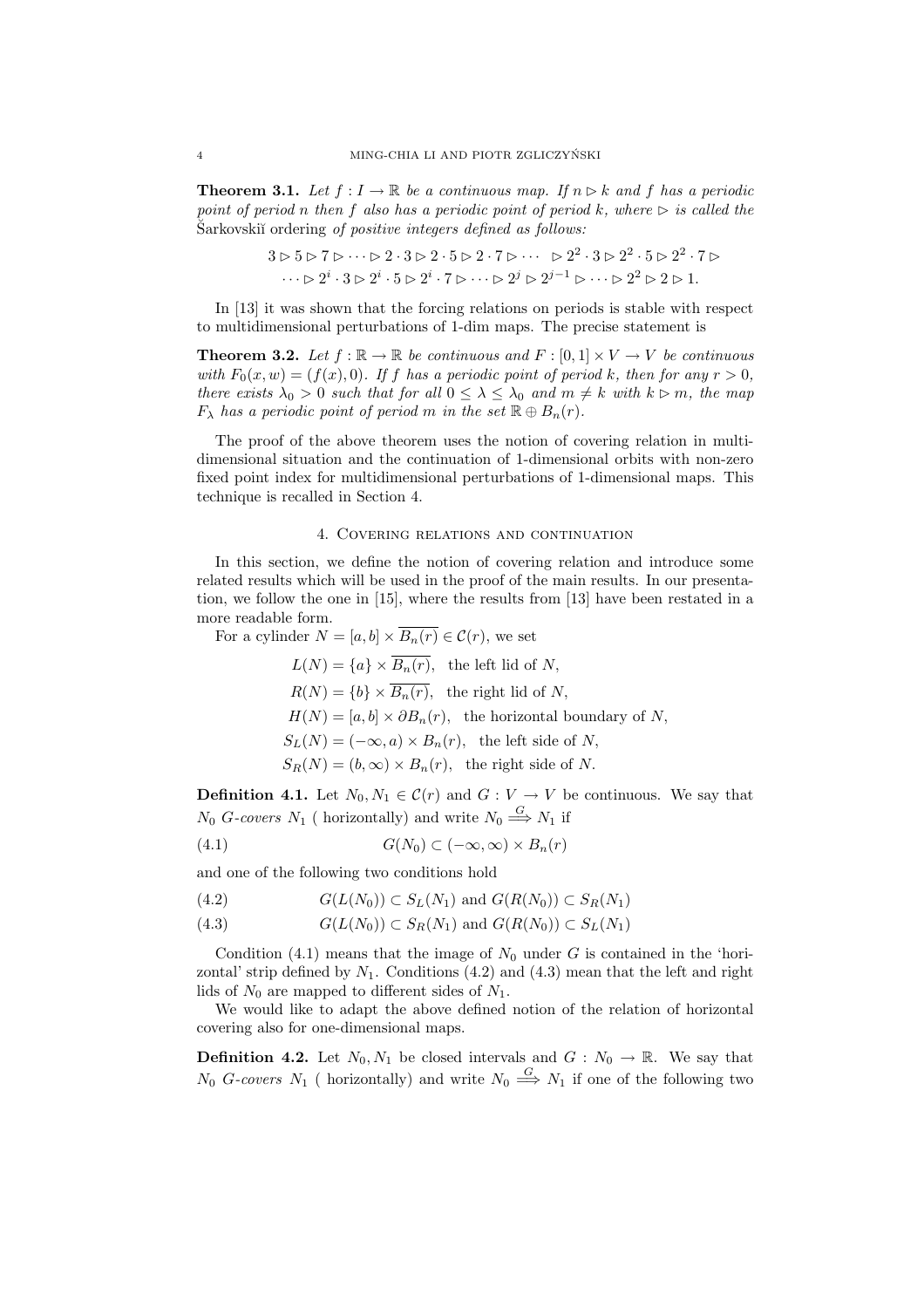conditions hold

- (4.4)  $G(L(N_0)) \subset S_L(N_1)$  and  $G(R(N_0)) \subset S_R(N_1)$
- (4.5)  $G(L(N_0)) \subset S_R(N_1)$  and  $G(R(N_0)) \subset S_L(N_1)$ ,

where  $L([a, b]) = \{a\}, R([a, b]) = \{b\}, S_L([a, b]) = (-\infty, a), S_R([a, b]) = (b, \infty).$ 

The following result is the main tool based on covering relations, which will be used in the sequel to obtain periodic orbits.

**Theorem 4.3.** [13, Theorem 4] Let  $N_i \in \mathcal{C}(r)$  for  $0 \leq i \leq l$  and  $G_i : V \to V$  for  $0 \leq i \leq l$ . Suppose that

$$
N_0 \stackrel{G_0}{\Longrightarrow} N_1 \stackrel{G_1}{\Longrightarrow} N_2 \stackrel{G_2}{\Longrightarrow} \cdots \stackrel{G_{l-1}}{\Longrightarrow} N_l \stackrel{G_l}{\Longrightarrow} N_0.
$$

Then there exists  $x \in int(N_0)$  such that

$$
G_i \circ G_{i-1} \circ \dots G_0(x) \in \ int(N_{i+1}) \ for \ 0 \leq i \leq l-1
$$

and

$$
G_l \circ G_{l-1} \circ \dots G_0(x) = x.
$$

## 4.1. Nested sequences of topological horseshoes.

**Definition 4.4.** If  $n > 0$ , then we assume that  $G : (-\infty, \infty) \times \overline{B_n(r)} \to (-\infty, \infty) \times$  $B_n(r)$  is continuous. If  $n = 0$  we assume  $G : (-\infty, \infty) \to (-\infty, \infty)$  is continuous. Let  $l \in \mathbb{N}$  and  $k \in \mathbb{N} \cup \{\infty\}$  be such that  $0 < l < k$ . Let  $\{N_i^s \in \mathcal{C}(r) : i \in \{0,1\}$ and  $l \leq s \leq k, s \in \mathbb{N}$  be a family of cylinders such that  $\text{int}(N_0^l) \cap \text{int}(N_1^l) = \emptyset$ and  $N_i^s \supset N_i^{s+1}$  for  $i \in \{0,1\}$  and  $l \leq s \leq k$ . We say that G has a  $(l, k)$ -nested sequence of topological horseshoes if for all integers i and s, such that  $i \in \{0,1\}$  and  $l \leq s \leq k$  one has  $N_i^s$  horizontally  $G^s$ -covers both the cylinders  $N_0^l$  and  $N_1^l$ .

**Theorem 4.5.** [13] Let  $G: (-\infty, \infty) \times \overline{B_n(r)} \to (-\infty, \infty) \times B_n(r)$  be a continuous map and  $p \geq 2$  be an integer. If G has a  $(p, 2p - 1)$ -nested sequence of topological horseshoes, then there exists an integer  $m(p)$  such that G has periodic points of all periods greater than  $m(p)$ .

For example  $m(2) = 6$  and  $m(5) = 30$ . The proof of this theorem is based on Theorem 4.3 and several arithmetical lemmas, see [13].

4.2. **1-dim coverings.** Let us fix a 1-dimensional continuous map  $f$ . We define a one-dimensional f-covering relation between segments.

**Definition 4.6.** Let  $I = [a, b]$  and J be two intervals. We denote by  $I \stackrel{f,+1}{\longrightarrow} J$ if  $f(a) < f(b)$  and  $J \subset [f(a), f(b)]$ , and denote by  $I \xrightarrow{f,-1} J$  if  $f(b) < f(a)$  and  $J \subset [f(b), f(a)]$ . We say that I f-covers J and write  $I \stackrel{f}{\rightarrow} J$  either if  $I \stackrel{f,+1}{\rightarrow} J$  or  $I \stackrel{f,-1}{\longrightarrow} J.$ 

The above definition of covering relation for interval maps differs from the standard one presented in [6] in two ways: here we require that the end-points of I are mapped to different sides of  $J$  and we introduce a sign. Both those features will be exploited in Sec. 4.3 devoted to the continuation of individual periodic orbits.

Let us remark that the relation of *horizontal covering* is stronger than the 1-dim covering : we have

if 
$$
I \stackrel{f}{\Longrightarrow} J
$$
 then  $I \stackrel{f}{\to} J$ ,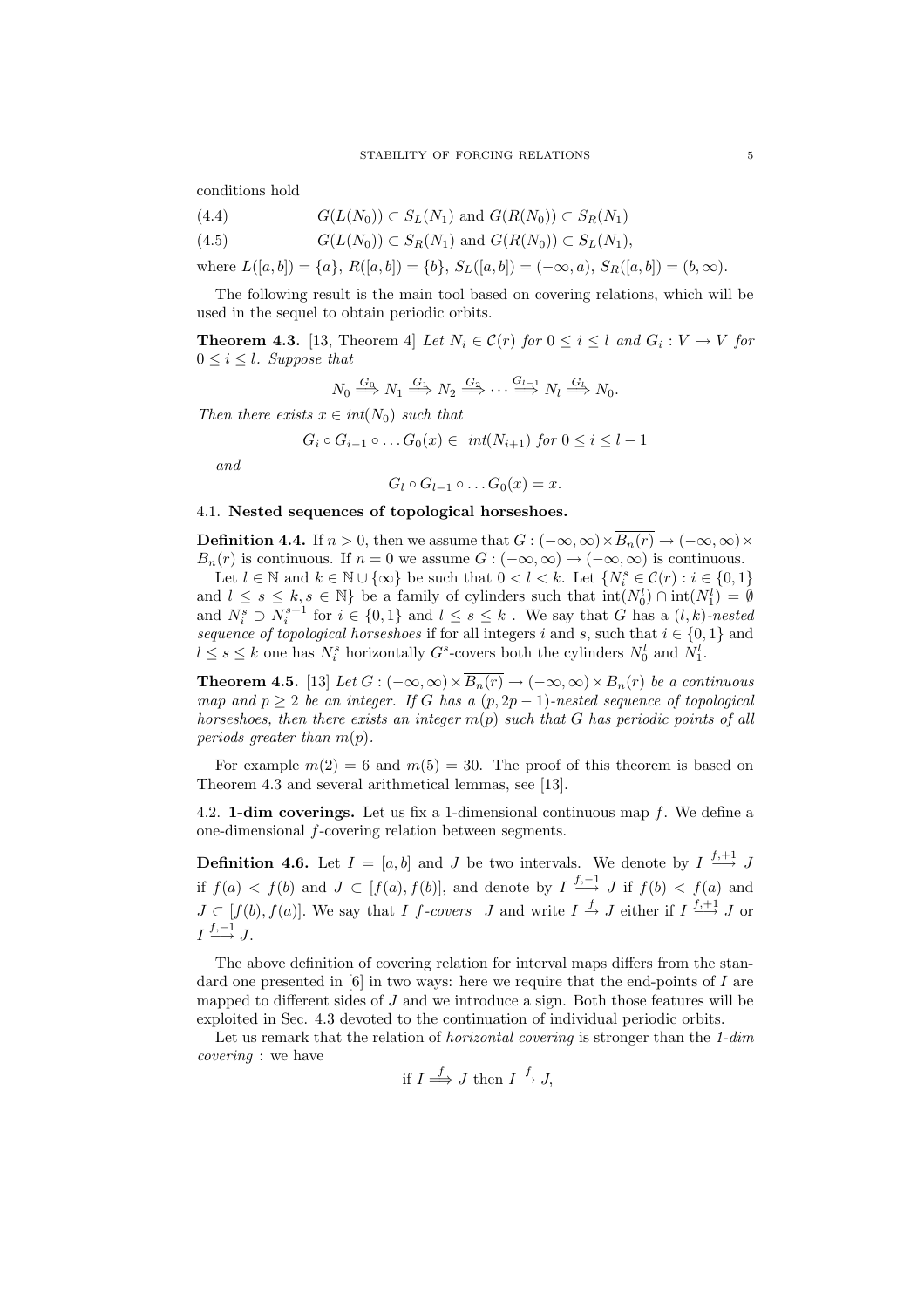but there is no implication in the reverse direction (as an example, consider the identity map). We need some condition which will guarantee the implication in the other direction. The following trivial lemma presents such a condition.

**Lemma 4.7.** Let I and J be closed intervals with  $I \stackrel{f}{\to} J$ . Then  $I \stackrel{f}{\Longrightarrow} K$  for any closed interval K with  $K \subset int(J)$ .

The following lemma is contained implicitly in the proof of Theorem 2.8.1 in [1]; in fact, it is an immediate consequence of Lemmas 2.6.9, 2.6.10, and 2.6.12 therein. It demonstrates that a forcing relation for interval maps implies existence of a closed loop of covering relations (in the sense of Definition 4.6).

**Lemma 4.8.** Let  $f : \mathbb{R} \to \mathbb{R}$  be a continuous map having a cycle with oriented pattern A and assume that  $B \neq A$  is an oriented pattern and  $A \underset{opt}{\Longrightarrow} B$ . Then the

map f has a cycle Q with the oriented pattern B. Moreover, there exists  $z \in \tilde{Q}$  and closed proper intervals  $J_0, J_1, \ldots, J_{|Q|}$  such that the following loop of 1-dim covering relations holds:

$$
J_0 \xrightarrow{f} J_1 \xrightarrow{f} \cdots \xrightarrow{f} J_{|Q|-1} \xrightarrow{f} J_{|Q|}
$$

and

$$
J_0 \subset J_{|Q|},
$$
  
\n
$$
J_i \cap J_j = \emptyset, \quad \text{for all } 0 \le i, j \le |Q| - 1 \text{ with } i \ne j,
$$
  
\n
$$
f^i(z) \in J_i, \quad \text{for all } 0 \le i \le |Q|,
$$
  
\n
$$
f^{|Q|}(t) \ne t, \quad \text{for all } t \in J_0 \cap \partial(J_{|Q|}).
$$

We also need the following lemma for the proof of our main results

**Lemma 4.9.** Let  $f : \mathbb{R} \to \mathbb{R}$  be a continuous map such that f has no periodic point of period different from a power of 2 and f exhibits a pattern A of period  $2^k$  for some integer  $k \geq 0$ . If B is a pattern forced by A, then the period of B is  $2^{i}$  for some integer  $0 \leq i \leq k$ .

*Proof.* Let  $f$  exhibits the oriented pattern  $A$  for one of the components  $A$  of  $A$ . By Corollary 2.7.1 of [1],  $\tilde{A} \implies \tilde{B}$  for one of the components  $\tilde{B}$  of B. Since f has no periodic point of period different from a power of 2, by Corollary 2.12.5 of [1],  $\tilde{A}$  is primary. By Theorem 2.11.1 of [1],  $\tilde{A}$  is simple. Since  $|\tilde{A}| = 2^k$ , by Lemma 2.11.5 of [1],  $|\tilde{B}| = 2^i$  for some  $i \leq k$ .

4.3. Continuation. Let  $f, g, F_\lambda$  be given as in Theorems 2.2 or 3.2 with case (i)  $F_0(x, y) = (f(x), g(x))$  or case (ii)  $F_0(x, y) = (f(x), g(x, y))$ .

**Lemma 4.10.** Let  $p$  be a positive integer. Suppose that there exist intervals  $I_0, I_1, \ldots, I_{p-1}$  such that the following covering relations for f hold:

 $(4.6)$  $f_{\cdot} \epsilon_1 I_1 \xrightarrow{f_{\cdot} \epsilon_2} I_2 \xrightarrow{f_{\cdot} \epsilon_3} \cdots \xrightarrow{f_{\cdot} \epsilon_{p-1}} I_{p-1} \xrightarrow{f_{\cdot} \epsilon_p} I_0 \text{ with } \epsilon_1 \epsilon_2 \ldots \epsilon_p = -1,$ 

where  $\epsilon_i \in \{-1,1\}$  for all  $1 \leq i \leq p$ . Let  $I = \bigcup_{i=0}^{p-1} I_i$  and r be a positive number greater than the maximum of  $\|g\|$  on I for case (i) and on I  $\oplus$  S for case (ii). Then there exists  $\lambda_0 > 0$  such that for  $|\lambda| < \lambda_0$ , the map  $F_\lambda$  has a periodic point  $z_\lambda$  such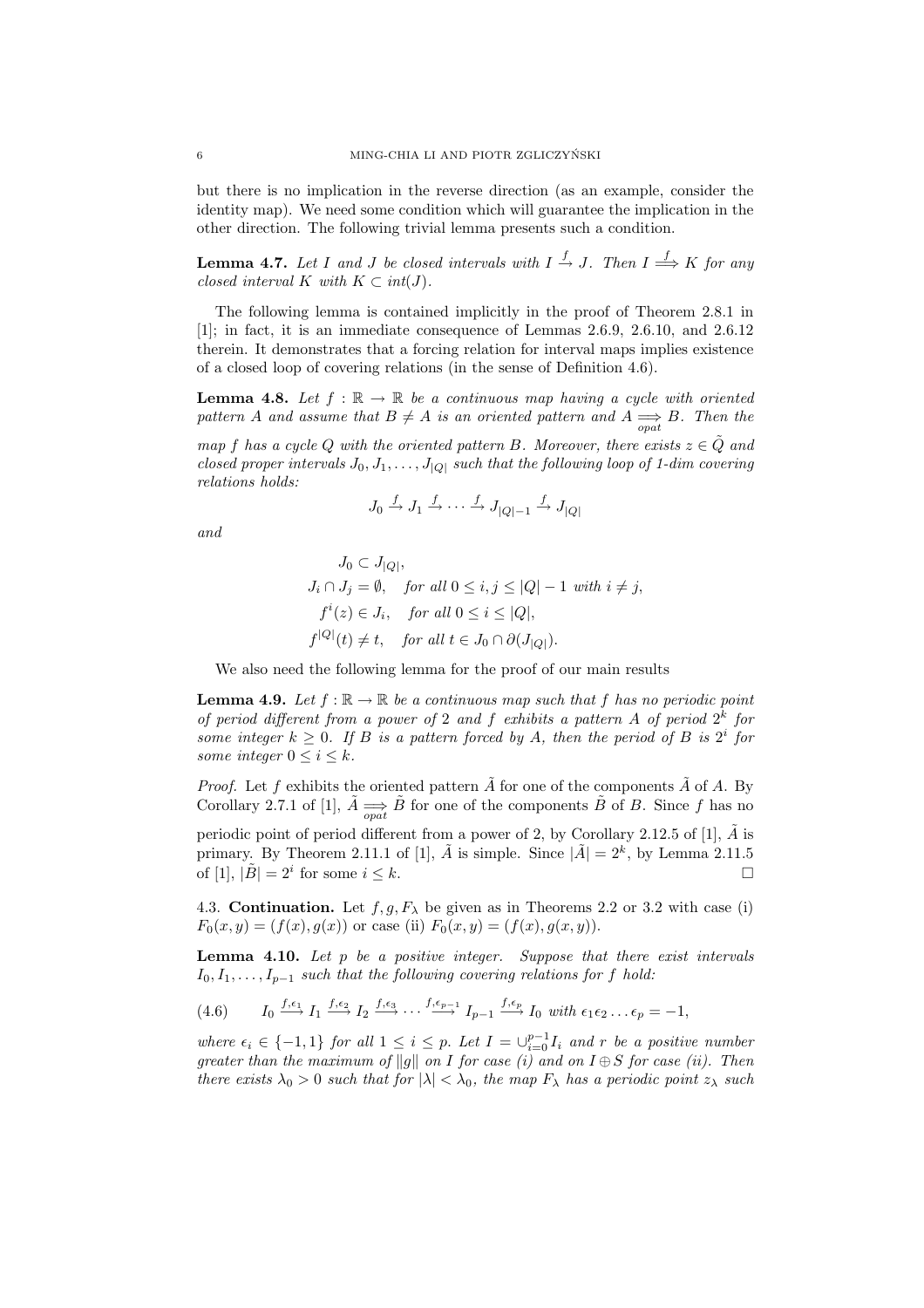that

$$
F_{\lambda}^{i}(z_{\lambda}) \in int(I_{i}) \times B_{n}(r) \text{ for all } 0 \leq i \leq p-1,
$$
  

$$
F_{\lambda}^{p}(z_{\lambda}) = z_{\lambda}.
$$

The above lemma is adapted from [13, Theorem 14] in which the function q is assumed to be the zero function and the number  $r$  is set to be any positive number; the proof given there applies also here if we take  $r$  as above.

In the one-dimensional situation this lemma expresses the method of obtaining periodic points in the standard proof of Sarkovskiı̆ theorem (see for example [9], [11]). In this case the assumption concerning the product of  $\epsilon_i$ 's in (4.6) can be dropped.

#### 5. The proof of Theorem 2.2 and an example

First, let us observe that Theorem 3.2 is also valid for  $F_{\lambda}$  satisfying the assumptions from Theorem 2.2. Namely, we have the following

**Theorem 5.1.** Let  $F : \mathbb{R} \times V \to V$  be a continuous function such that for all  $(x, y) \in V$ , either (i)  $F_0(x, y) = (f(x), g(x))$ , where f is continuous on R and g is a continuous function from  $\mathbb R$  to  $\mathbb R^n$ , or (ii)  $F_0(x,y) = (f(x), g(x,y))$ , where f is continuous on  $\mathbb R$  and g is continuous on  $\mathbb R \times S$  and  $g(\mathbb R \oplus S) \subset int(S)$ , for some compact set  $S \subset \mathbb{R}^n$  homeomorphic to the closed unit ball in  $\mathbb{R}^n$ . If f has a periodic orbit of period  $k$  in a compact interval  $I$ , then for any number  $r$  greater then the maximum of  $||g||$  on I for case (i) and on  $I \oplus S$  for case (ii), there exists  $\lambda_0 > 0$ such that for all  $|\lambda| \leq \lambda_0$  and  $m \neq k$  with  $k \geq m$ , the map  $F_\lambda$  has a periodic point of period m in the set  $\mathbb{R} \oplus B_n(r)$ .

With this choice of r as above, the proof of Theorem 3.2 from  $[13]$  is also valid in the above situation.

We are in position to prove the first main result.

*Proof of Theorem 2.2.* Let B be A or a pattern forced by A such that the period of B, denoted by m, is maximal in the sense of Sarkovskiı̆ order in  $\text{Per}(A) \cup \{|A|\},$ i.e. for all  $l \in Per(A) \cup \{|A|\}$  satisfying  $l \neq m$ ,  $m \geq l$  holds. From the Sarkovskiı theorem it follows that  $Per(A) \cup \{|A|\} = \{m\} \cup \{l \in \mathbb{N} : m \triangleright l\}$ . Such a maximal period must exist due to Lemma 4.9.

From Theorem 5.1, it follows that for r sufficiently large, there exists  $\lambda_1 > 0$  such that for all  $|\lambda| < \lambda_1$  the map  $F_\lambda$  has periodic points of all periods in  $\{l \in \mathbb{N} : m \triangleright l\}$  $Per(A) \cup \{|A|\}\{m\}$  in the set  $I \times B_n(r)$ , where I is the closed interval containing the orbit realizing pattern A. If  $m = |A|$ , then we already have all periods from  $\text{Per}(A)$ for  $F_{\lambda}$  with sufficiently small  $|\lambda|$ . Therefore we can assume that  $m \neq |A|$  and hence,  $B \neq A$  and  $A \Longrightarrow_{pat} B$ . From the above we have all periods from Per  $(A) \setminus \{|B|\}$ for  $F_{\lambda}$  with sufficiently small  $|\lambda|$  and we have to prove that the pattern B can be continued to a periodic orbit for  $F_{\lambda}$  of period |B|.

Since  $f$  exhibits a pattern  $A$ ,  $f$  exhibits the oriented pattern  $\tilde{A}$  for one of the components of A. Since  $A \Longrightarrow_{pat} B$ , by Corollary 2.7.1 of [1],  $\tilde{A} \Longrightarrow_{opt} \tilde{B}$  for one of the components of B. By Lemma 4.8 applied to  $\tilde{A} \implies \tilde{B}$  and f, there exists closed proper intervals  $J_0, J_1, \ldots, J_m$ , where  $m = |B|$ , such that the following loop of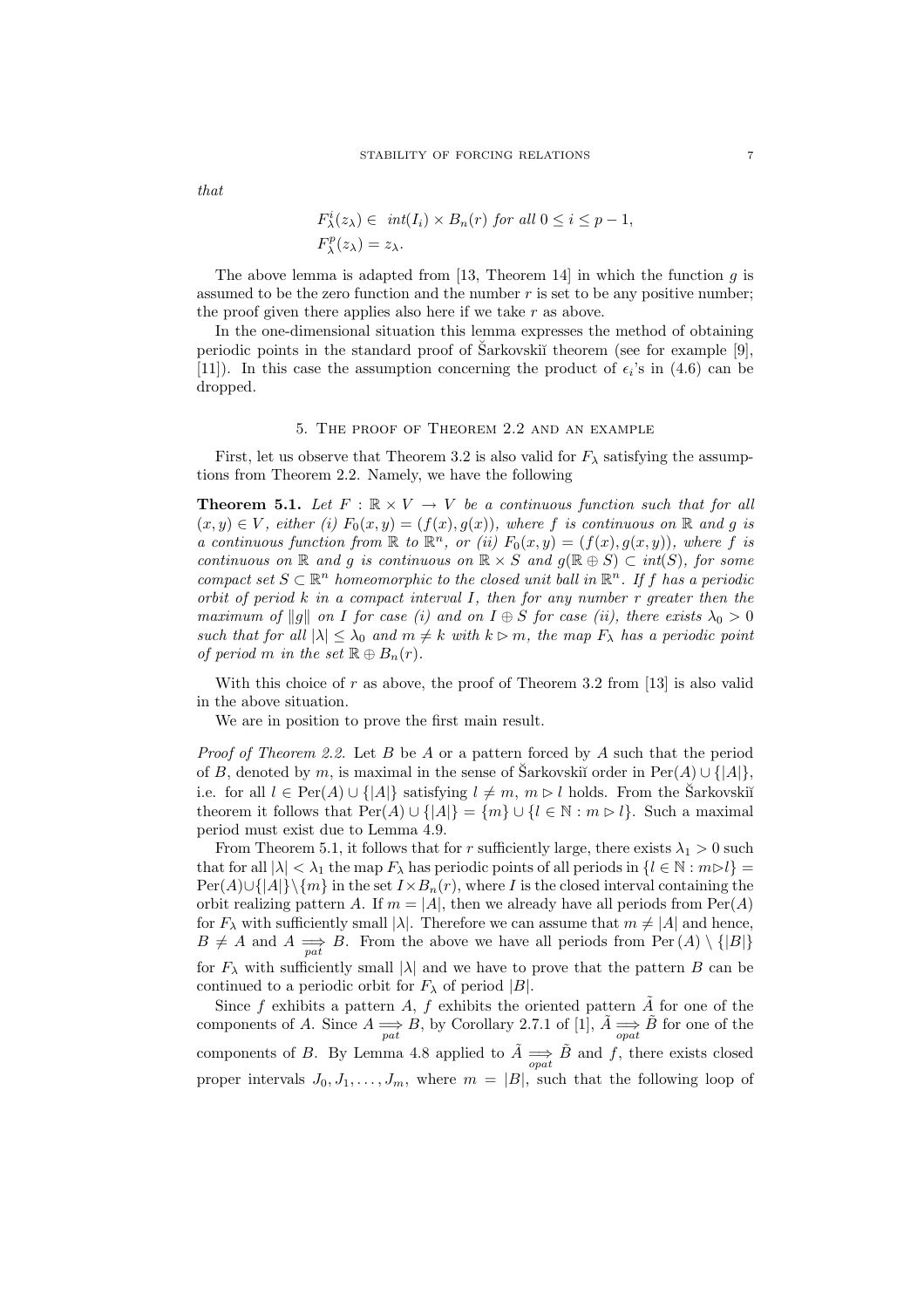1-dim covering relations holds:

$$
J_0 \xrightarrow{f} J_1 \xrightarrow{f} \cdots \xrightarrow{f} J_{m-1} \xrightarrow{f} J_m
$$

such that

$$
J_0 \subset J_m,
$$
  
\n
$$
J_i \cap J_j = \emptyset, \text{ for all } 0 \le i, j \le m - 1 \text{ with } i \ne j,
$$
  
\n
$$
f^m(t) \ne t, \text{ for all } t \in J_0 \cap \partial(J_m).
$$

Hence  $f^m(J_0) \supset J_m$ . Thus there exist  $a, b \in J_0$  such that  $f^m(a) = \min(J_m)$  and  $f^{m}(b) = \max(J_m)$ . Since there is no  $t \in J_0 \cap \partial(J_m)$  such that  $f^{m}(t) = t$ ,  $f^{m}(a) < a$ and  $f^m(b) > b$ .

We have two cases:  $a < b$  and  $a > b$ . Let us assume first that  $a < b$ . Observe that  $[a, b] \subset \text{int}(J_m)$ . By using Lemma 4.7, it is easy to find intervals  $K_i \subset J_i$  for  $i = 0, \ldots, m - 1$  such that

$$
K_0 \xrightarrow{f} K_1 \xrightarrow{f} \cdots \xrightarrow{f} K_{m-1} \xrightarrow{f} K_0.
$$

We set  $N_i = K_i \times \overline{B_n(r)}$  and by the continuity of  $F_\lambda$  as a function of  $\lambda$ , there exists  $0 < \lambda_2 \leq \lambda_1$  such that for all  $|\lambda| < \lambda_2$ ,

$$
N_0 \stackrel{F_\lambda}{\Longrightarrow} N_1 \stackrel{F_\lambda}{\Longrightarrow} \cdots \stackrel{F_\lambda}{\Longrightarrow} N_{m-1} \stackrel{F_\lambda}{\Longrightarrow} N_0.
$$

From Theorem 4.3, we obtain a periodic point of period m for  $F_{\lambda}$  with  $|\lambda| < \lambda_2$ .

Consider now the case  $a > b$ . It is easy to see that now we can apply Lemma 4.10 to obtain a periodic point of period m for  $F_{\lambda}$  with sufficiently small  $|\lambda|$ .

Next, we give an example.

**Example 5.2.** Consider the case when f has a period- $(m + k)$  point  $x_0$ . Assume that the points of the orbit satisfy either

$$
x_{m+k-1} < \cdots < x_{k+1} < x_k < x_0 < x_1 < x_2 < \cdots < x_{k-1}
$$

or all inequalities reversed, where  $x_i = f^i(x_0)$  for  $i \geq 0$ . By Theorems 2 and 3 of [8] together, the set of all periods of patterns which are forced by the above pattern is N. By Theorem 2.2, for all sufficient small  $|\lambda|$ , the high-dimensional map  $F_{\lambda}$  has periodic points of all periods.

# 6. Proof of Theorem 2.3 and an example

*Proof of Theorem 2.3.* We will only prove the theorem in the case when  $f(\alpha) \leq$  $\alpha < \beta < f(\beta) < f^2(\beta)$  and  $f^3(\beta) \leq \alpha$ ; the proof for the case with all inequalities reversed will be similar. We set  $I = [\alpha, f^2(\beta)], I_0 = [\alpha, f(\beta)]$  and  $I_1 = [f(\beta), f^2(\beta)].$ We have

$$
I_0 \xrightarrow{f,+1} I_j, \quad j = 0, 1,
$$
  
\n
$$
I_1 \xrightarrow{f,-1} I_j, \quad j = 0, 1,
$$
  
\n
$$
I \subset f(I).
$$

We will show now that the map  $F_0$  has a  $(2,\infty)$ -nested sequence of topological horseshoes such that  $N_0^s \subset I_0^s \times \overline{B_n(r)}$  and  $N_1^s \subset I_1^s \times \overline{B_n(r)}$ , where r is a positive number greater than the maximum of  $||g||$  on I for case (i) and on  $I \oplus S$  for case (ii). Indeed, two preimages of  $f(\beta)$  exist: one in  $I_0$  (this could be  $\beta$ ), denoted by  $\gamma_0$ ,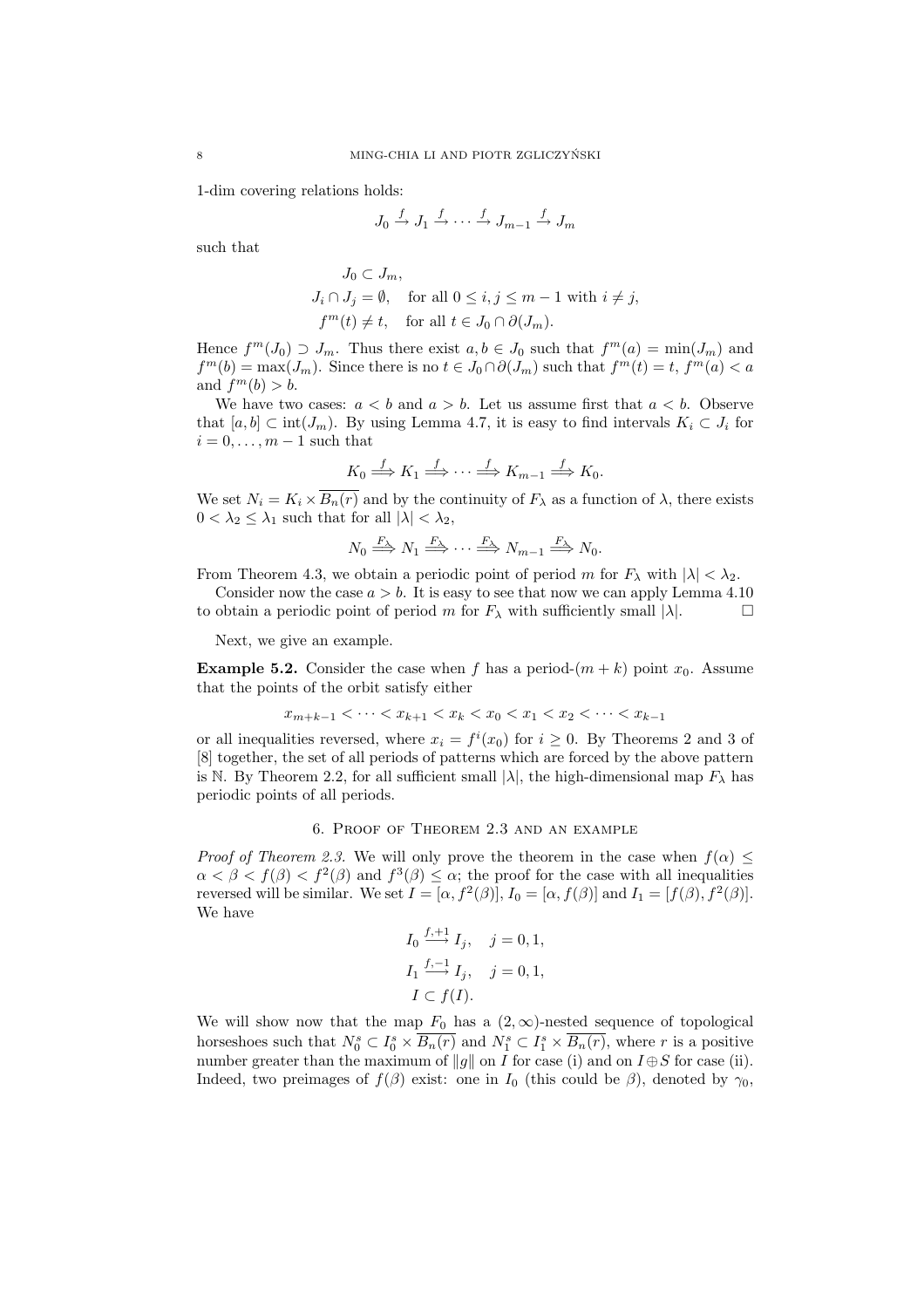and the other one in  $I_1$ , denoted by  $\gamma_1$ . We set  $I_0^2 = [\gamma_0, f(\beta)]$  and  $I_1^2 = [f(\beta), \gamma_1]$ . Observe that  $I_i^2 \subset \text{int } I$  and  $I \subset f^2(I_i^2)$  for  $i = 0, 1$ . Using this and  $I \subset f(I)$  we can easily construct two nested sequences of intervals  $I_i^{s+1} \subset I_i^s$  for  $s = 2, 3, ...$ and  $i \in \{0,1\}$ , such that  $f^{s}(I_{i}^{s}) = I$ . It is immediate to verify that we have a  $(2,\infty)$ -nested sequence of topological horseshoes for  $F_0$ , where  $N_i^s = I_i^s \times \overline{B_n}(r)$ .

For any  $k > 2$  there exists  $\lambda_k > 0$  such that for any  $|\lambda| < \lambda(k)$ , the map  $F_\lambda$ has a  $(2, k)$ -nested sequence of horseshoes. It is enough to take  $k = 3$  and apply Theorem 4.5 with  $p = 2$ . Thus, there exists an integer  $M(p)$  such that the map  $F_{\lambda}$ with  $|\lambda| < \lambda_3$  has periodic points of all periods greater than  $M(p)$ . There is a finite number of periods left and we need to continue them one by one using Lemma 4.10, which can be done by considering the following loops of covering relations for  $f$ :  $I_1 \stackrel{f,-1}{\longrightarrow} I_1$  for period one and  $I_1 \stackrel{f,-1}{\longrightarrow} I_0 \stackrel{f,+1}{\longrightarrow} I_0 \stackrel{f,+1}{\longrightarrow} I_0 \stackrel{f,+1}{\longrightarrow} \cdots \stackrel{f,+1}{\longrightarrow} I_0 \stackrel{f,+1}{\longrightarrow} I_1$  for other periods. From Lemma 4.10 we obtain for  $\lambda$  sufficiently small a periodic orbit  $z_0, z_1, \ldots, z_{p-1}, z_0 = F_{\lambda}^p(z_0)$ , where p is the length of the loop, such that

$$
z_0 \in \text{int } I_1 \times B_n(r),
$$
  
\n
$$
z_i = F_{\lambda}^i(z_0) \in \text{int } I_0 \times B_n(r), \text{ for all } 1 \le i \le p-1.
$$

Since  $\text{int}I_0 \cap \text{int}I_1 = \emptyset$  we see that the principal period of  $z_0$  is equal to p.  $\Box$ 

The following example shows that if an interval map has a fixed point associated with a homoclinic-like orbit then any small multidimensional perturbation has periodic points of all periods.

**Example 6.1.** Consider the case when f has a fixed point  $\alpha$  associated with an orbit  $\{\beta_i\}_{i=-\infty}^{\infty}$  satisfying  $f(\beta_i) = \beta_{i+1}$  for all integers i, and  $\beta_3 \leq \alpha < \beta_0 < \beta_1 <$  $\beta_2$ . By Theorem 2.3, for all sufficiently small  $|\lambda|$ , the high-dimensional map  $F_\lambda$  has periodic points of all periods. Notice that if, in addition,  $\lim_{i\to\pm\infty} \beta_i = \alpha$ , then  $\beta_0$ is a homoclinic point for  $\alpha$  and it forces certain patterns for f; refer to [2, 7, 8].

#### **REFERENCES**

- [1] Alsed´a, L., Llibre, J. and Misiurewicz, M. [2000] "Combinatorial Dynamics and Entropy in Dimension One" (Advanced Series in Nonlinear Dynamics 5), Second Edition, World Scientific, Singapore.
- [2] Bhatia, N. P. and Egerland, W. O. [1988] "A refinement of Sarkovskii's theorem" Proc. Amer. Math. Soc., **102**, 965-972.
- [3] Block, L. S. and Coppel, W. A. [1992] "Dynamics in one dimension" Lecture Notes in Mathematics, vol. 1513, Springer-Verlag, Berlin.
- [4] Block, L., Guckenheimer, J., Misiurewicz, M. and Young, L.-S. [1980] "Periodic points of one-dimensional maps" Lecture Notes in Mathematics, 819, 18–34.
- [5] Blokh, A. and Misiurewicz, M. [1997] "New order for periodic orbits of interval maps" Ergod. Th. & Dynam. Sys., 17, 565–574.
- Blokh, A. [1995] "Rotation numbers, twists and a Šarkovskiĭ –Misiurewicz–type ordering for patterns on interval" Ergod. Th. & Dynam. Sys., 15, 1-14.
- [7] Carvalho, L. A. V. [1989] "On an extension of Sarkovskii's order" J. Math. Anal. Appl., 138, 52-58.
- [8] Du, B.-S. and Li, M.-C. [2003] "A refinement of Sharkovskii's theorem on orbit types characterized by two parameters" J. Math. Anal. Appl., 278, 77–82.
- Šarkovskiĭ, A. N. [1964] "Coexistence of cycles of a continuous map of a line into itself. (in Russian)" Ukr. Math. Z., 16, 61–71.
- [10] Šarkovskiĭ, A. N. [1995] "Coexistence of cycles of a continuous map of a line into itself" Int. J. of Bifurcations and Chaos, 5, 1263–1274.
- [11] Stefan, P. [1977] "A Theorem of Šarkovskiĭ on the Existence of Periodic Orbits of Continouus Endomorphism of the Real Line" Commun. Math. Phys., 54, 237–248.